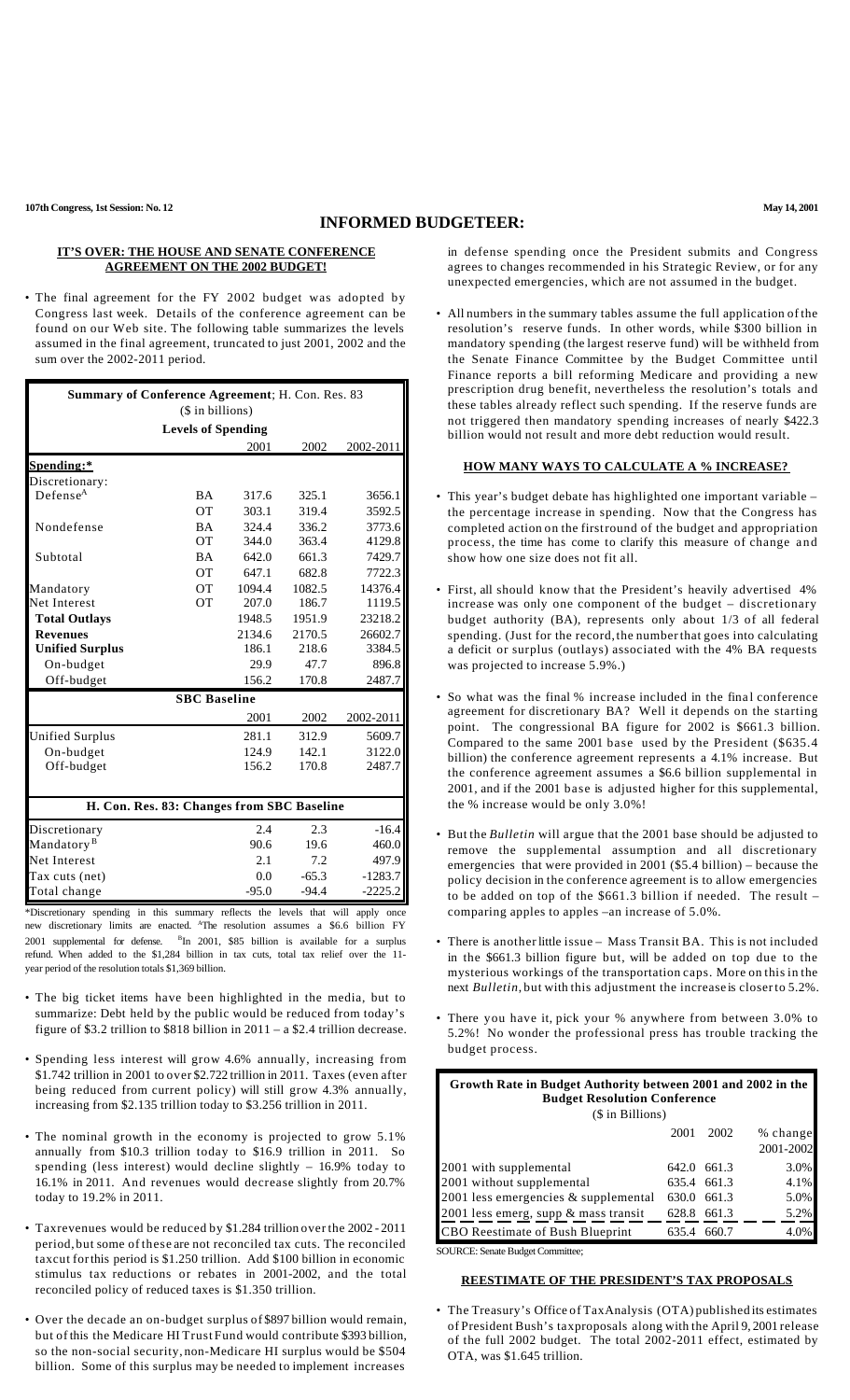- The Joint Committee on Taxation (JCT) published its reestimate of the President's proposals earlier this week, indicating that the Bush plan would cost \$130 billion more than estimated by Treasury. JCT estimates that the President's plan would cost \$1.775 trillion over 10 years.
- The largest estimating differences were for the rate reductions (including the creation of the new 10% bracket), repeal of the death tax, and providing a deduction for charitable contributions for nonitemizers.

| <b>Reestimate of the President's Tax Proposals</b><br>$($$ in billions, 2002-2011) |            |            |            |  |  |  |
|------------------------------------------------------------------------------------|------------|------------|------------|--|--|--|
|                                                                                    | <b>JCT</b> | <b>OTA</b> | Difference |  |  |  |
| Rate reductions                                                                    | 877.2      | 811.3      | 65.9       |  |  |  |
| Child credit                                                                       | 210.7      | 200.3      | 10.4       |  |  |  |
| Marriage penalty relief                                                            | 102.7      | 112.8      | $-10.1$    |  |  |  |
| Repeal death tax                                                                   | 305.9      | 271.3      | 34.6       |  |  |  |
| Charitable contribution deduction                                                  | 84.4       | 52.2       | 32.2       |  |  |  |
| Refundable credit for health ins.                                                  | 70.5       | 71.5       | $-1.0$     |  |  |  |
| Deduction for long term care ins.                                                  | 13.3       | 15.9       | $-2.6$     |  |  |  |
| All other proposals                                                                | 110.6      | 109.3      | 1.3        |  |  |  |
| Total tax package                                                                  | 1775.3     | 1644.6     | 130.7      |  |  |  |

• JCT's estimates will be incorporated into CBO's overall reestimate of the President's budget, which will be available May 18, 2001.

# **IF YOU DIDN'T ITEMIZE, YOU MAY HAVE PAID TOO MUCH**

- Studies are issued every so often which estimate the amount of federal tax that is either under-collected or not collected at all. Interestingly, some taxpayers, faced with the complexity of the income tax code, are paying more tax than they owe.
- GAO recently issued a report which estimates the number of taxpayers who may have overpaid their taxes by claiming the standard deduction instead of itemizing their deductions. The GAO report also estimates the amount of taxes overpaid.
- Because data on mortgage interest was the only type of itemizable expense for which data were readily available, GAO could only estimate the number of returns where taxpayers who claimed the standard deduction may have had deductible mortgage interest expense in excess of their standard deduction.
- GAO estimates that about 510,000 1998 individual tax returns overpaid taxes because they did not itemize. Total overpayments in 1998 were about \$311 million, with the average overpayment at \$610. Surprisingly, GAO estimates that 6,000 of these taxpayers overpaid by more than \$5,000 each.
- Certainly in these cases, complexity costs the taxpayer and benefits the federal government.

# **ECONOMICS**

#### **REVENUE ROUNDUP**

- April is the most important month forfederaltaxcollection. In recent years, with many individual filers making large capital gains-related tax payments, April revenue has been around 15% of total annual revenue – almost twice as much as the typical month.
- A Budget Committee analysis of Daily Treasury Statements suggests total net revenue was about \$331 billion in April, an

increase of 12% versus last year. Revenue from individual income and employment taxes (net of refunds) appears to have increased at the fastest rate since 1998. Informed budgeteers should be careful in making comparisons though, as this April had one more workday than last year.

## **April Individual Income & Employment Taxes**



- If the SBC estimate for April is right on target, fiscal year-to-date revenue (October- April) is up 6.8% compared to last year. The CBO estimate for total baseline revenue in FY 2001 is \$2.135 trillio n, an increase of 5.4% versus last year. CBO assumes a modest 4.9% rate of revenue growth during the 2002-2011 budget window.
- Given year-to-date receipts, reaching CBO's baseline revenue projection for FY 2001 will require revenue growth of 3.5% in the May through September period. Of course, that assumes no changes in policy that reduce revenue in this fiscal year.
- CBO is expected to release its Monthly Budget Review early this week. The Treasury Department is scheduled to release its definitive Monthly Treasury Statement on Friday, May 18th.

#### **GREENSPAN ON DEBT REDUCTION AND SURPLUS INVESTMENT**

- Federal Reserve Chairman Alan Greenspan issued his first warning about the pe rils of paying down too much federal debt too fast when he testified before the Budget Committee on January 25. The paydown ofthe federal debt was also the topic of his recent speech before the Bond Market Association.
- Greenspan reiterated his belief that rapid productivity growth will continue to generate large budget surpluses and that it will soon become difficult to reduce outstanding federal debt .
- In general, Greenspan said, debt reduction is a good thing because it increases national savings. However, running budget surpluses after the federal debt has been reduced to its minimum level would require the federal government to accumulate private assets, thereby putting at risk the market-driven allocation of capitalthat has helped generate higher productivity.
- Politicalinterest groups would see the accumulation of assets by the federal government as a chance to acquire capital at lower costthan they would have to pay in the private markets. In turn, these investments would pay a sub-market rate of return.
- If the federal government accumulated private assets in a defined *benefit* fund, such as the Social Security Trust Fund, it would be difficult to prevent the political manipulation of the investments made by the government. Benefits would be guaranteed regardless of investment losses, so beneficiaries would have no incentive to "police" the fund's investment policies.
- Defined *contribution* plans might be more insulated from the political process. Beneficiaries would have an incentive to oppose politically-motivated investments that would lower their rate of return. In particular, Greenspan mentioned individual retirement accounts owned and administered by beneficiaries as a way to use